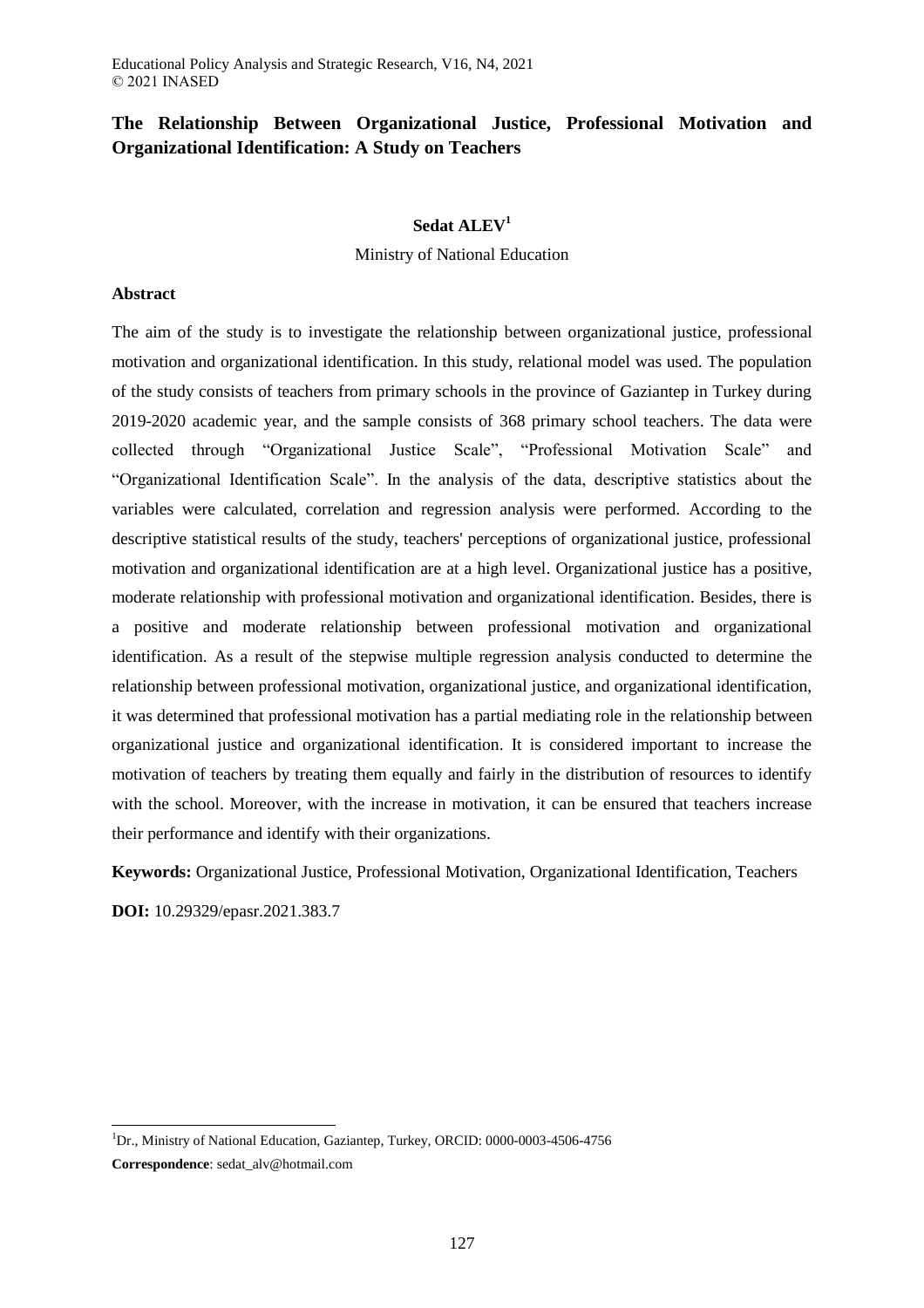#### **Introduction**

In schools, where the human resources of the society are raised, teachers have an important role in the effective management of educational activities. Teachers work hard to fulfill both their individual goals and the duties and responsibilities expected by the schools. The level of this hard work may vary according to teachers' perceptions of justice. In other words, fairness and consideration of ethical rules in decisions taken, practices, and distribution of resources positively affect the performance of teachers (Akar, 2018; Cheung & Law, 2008; Duffield & McCuen, 2000). Besides, a high perception of justice leads teachers to embrace their schools by improving their sense of belonging and commitment (Başar & Sığrı, 2015; Cohen-Charash & Spector, 2001). Therefore, it can be stated that teachers who embrace and identify themselves with their school will work hard towards achieving the goals of the school and have higher professional motivation. In this context, this study gives suggestions based on the findings obtained by examining the relationships between these variables.

## **Literature Review**

In today's business life, individuals are expected to work in order to achieve the goals of their organization, aside from their personal goals and to perform according to this. The level of performance in question can vary according to perceptions of justice of the organization. According to Adams (1965) equality theory, the concept of justice is considered within the framework of a social change. When deciding whether the organization they work in is fair or not, employees often compare the contribution/reward rates of other employees working in similar conditions with their achievements (Judge & Colquitt, 2004). Organizational justice, expressed in various ways in the literature, is defined as the reflection of the general sense of justice on the working environment, and the rules on the management and distribution of rewards and punishments (Byrne & Cropanzano, 2001; Moorman, 1991). Organizational justice, which was discussed in two dimensions as distributive justice and procedural justice at first, started to be evaluated in three dimensions with the addition of a third dimension as interactional justice in later studies (Eskew, 1993; Greenberg, 1990; Roch & Shanock, 2006). Within the scope of this study, organizational justice is discussed in three dimensions: *distributive justice, procedural justice* and *interactional justice*. *Distributive justice*, employees' assessment of performance outcomes such as salary, rewards and promotion, and their attitudes towards the distribution of resources (rewards, money, promotions, etc.); *procedural justice,*  employees' perceptions of the fairness of the methods and processes used in the allocation of resources rather than the allocation of resources itself, and *interactional justice*, managers' attitudes and behaviors towards employees during the implementation of procedures (Moorman, 1991; Jawahar, 2002). In the light of this information, it can be argued that organizational justice - which has an important role in the attitudes and behaviors of employees in the organizational environment is a preliminary variable of organizational identification of employees.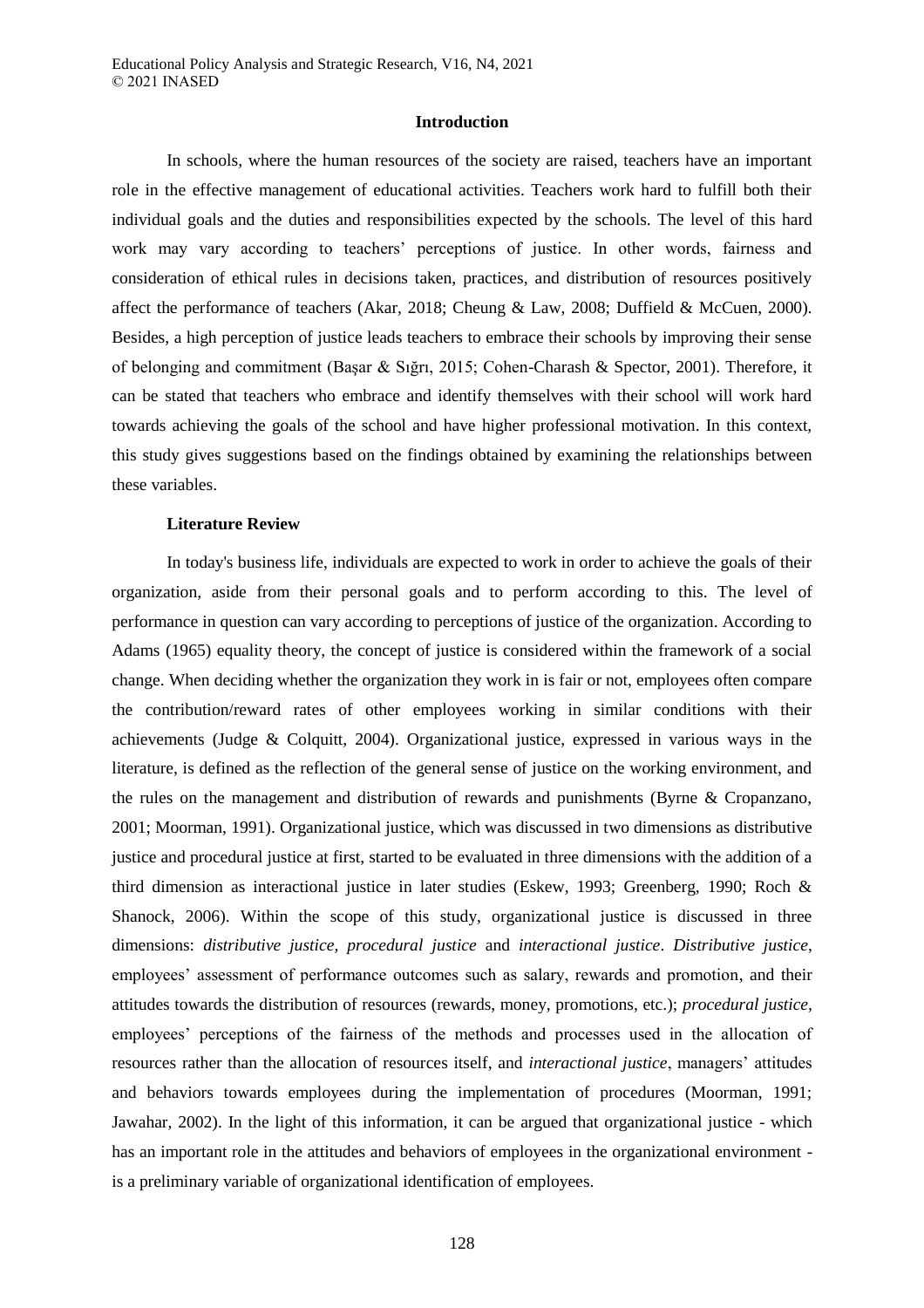Organizational identification is becoming increasingly important as a key concept in the field of organizational behavior. Because it is accepted as a determining factor in forming psychological bonds with the organization, as well as the attitudes and behaviors of the employees in the organizational environment (Edwards, 2005). Organizational identification means that employees perceive themselves as part of a whole and establish a psychological bond with the organization (Ashforth & Mael, 1989; Van Kippenberg & Sleebos 2006). Individuals, who identified themselves with the organization they work for, express themselves considering the identity of the organization which they are a member of and act accordingly by seeing the goals of the organization as their own (Wiesenfeld et al., 2001). This will contribute to increasing the motivation of employees by ensuring that they identify with their organizations, and develop positive attitudes and behaviors.

Motivation, which is defined as action programs and behavioral patterns that individuals develop according to their desired goals, plays an important role in the performance of the individual and the organization (Laming, 2004). Professional motivation, on the other hand, is defined as a process that empowers and guides the behavior of individuals in the organizational environment (Leonard et al., 1999). It is extremely important to have high and sustainable motivation in the teaching profession, which is affected by many factors such as students, parents, school administrators, curriculum, and education policies (Ceviz, 2018). In this regard, Yılmaz (2009) stated that the high level of professional motivation of teachers is a determining factor in an effective and productive educational environment, job satisfaction and performance; moreover, Aypay (2011) drew attention to the importance of professional motivation by emphasizing that it is one of the prerequisites of being a good teacher. Therefore, professional motivation increases the performance of teachers and enables them to develop positive attitudes and behaviors towards both their school and their profession.

It can be observed in the literature that various studies have been conducted to determine the relationship between the variables. Tyler (2000) argued that the perception of justice shapes the feelings, thoughts, and behaviors of individuals, and therefore organizational justice is an important determinant of organizational identification. Being fair and impartial in procedures in the organizational environment, adopting practices that meet the expectations and needs of individuals, and respecting their work increase organizational identification (Cheung & Law, 2008; Chen et al., 2015; Moorman, 1991; Olkkonen & Lipponen, 2006). In this context, Hoy and Miskel (2010) referred to the relationship between organizational justice and motivation by stating that one of the most important determinants of individual motivation is the belief that the individual is treated equally with other employees in the organization. There are findings indicating that organizational justice positively affects motivation of individuals (Liao & Tai, 2006; Misra et al., 2013), and being fair when implementing rules and in interpersonal interactions increases motivation (Barling & Michelle, 1993). When the concepts of organizational justice and motivation are evaluated within the context of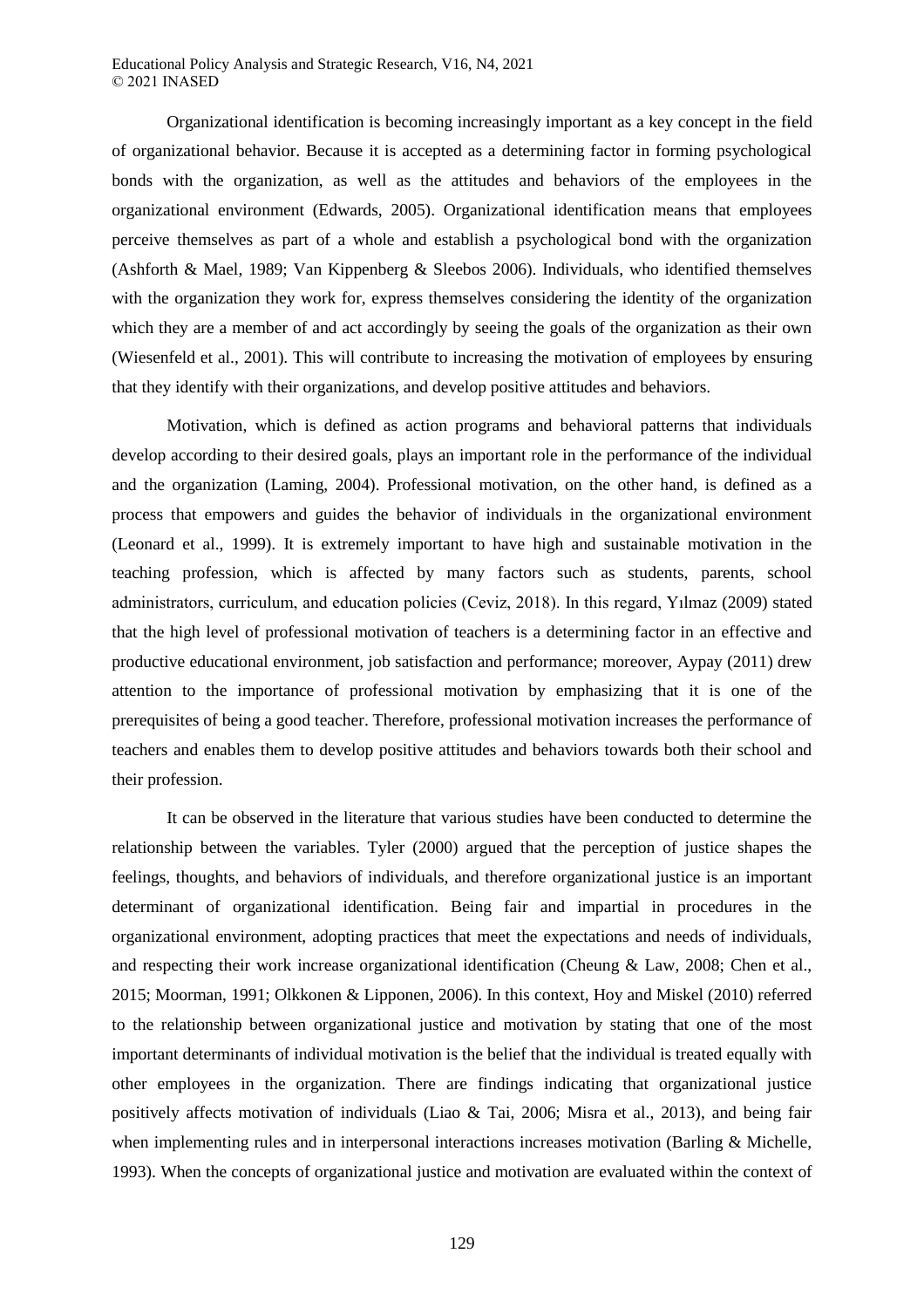education, it can be argued that taking justice into consideration in school practices and establishing qualified communication with teachers will positively affect professional motivation. The identification between motivation levels of individuals and organizational outcomes has a positive relationship with motivation (Akman, 2018; Ceviz, 2018; Mael & Ashforth, 1995; Richardson & Watt, 2006; Van Dick & Wagner, 2002). In a study conducted by Akman (2017) on the relationship between professional motivation and identification, it was stated that identification is related to motivation, professional motivation increases identification, and individuals who identify with their organization will perform at a higher level. Based on these statements, it can be said that teachers who feel comfortable in the work environment, who love their profession, and who see themselves as a part of the school will identify more with their school.

The abovementioned statements indicate that being fair in the work and procedures in schools contributes to teachers' identification with the school by increasing their professional motivation. Although there are various studies on these variables in the literature, no study has been found in which three of these variables are evaluated together and the mediation role is examined. In this context, this study aims to determine the relationship between organizational justice, professional motivation and organizational identification. For this purpose, following questions were tried to be answered.

- 1. What are the teachers' perception levels of organizational justice, professional motivation, and organizational identification?
- 2. Is there a statistically significant relationship between organizational justice, professional motivation, and organizational identification?
- 3. Does professional motivation have a mediating role in the relationship between organizational justice and organizational identification?

## **Method**

## **Research Model**

The study was designed with the relational model, which aims to determine the existence and direction of the relationship between two or more variables (McMillan & Schumacher, 2010). In this context, after determining the relationship between organizational justice, professional motivation, and organizational identification variables, predictions were made about the possibility of a causeeffect relationship between these variables.

## **Sample**

The population of the study consists of teachers from primary schools in the province of Gaziantep in Turkey during 2019-2020 academic year, and the sample consists of 368 primary school teachers selected by disproportionate cluster sampling method from the primary schools in this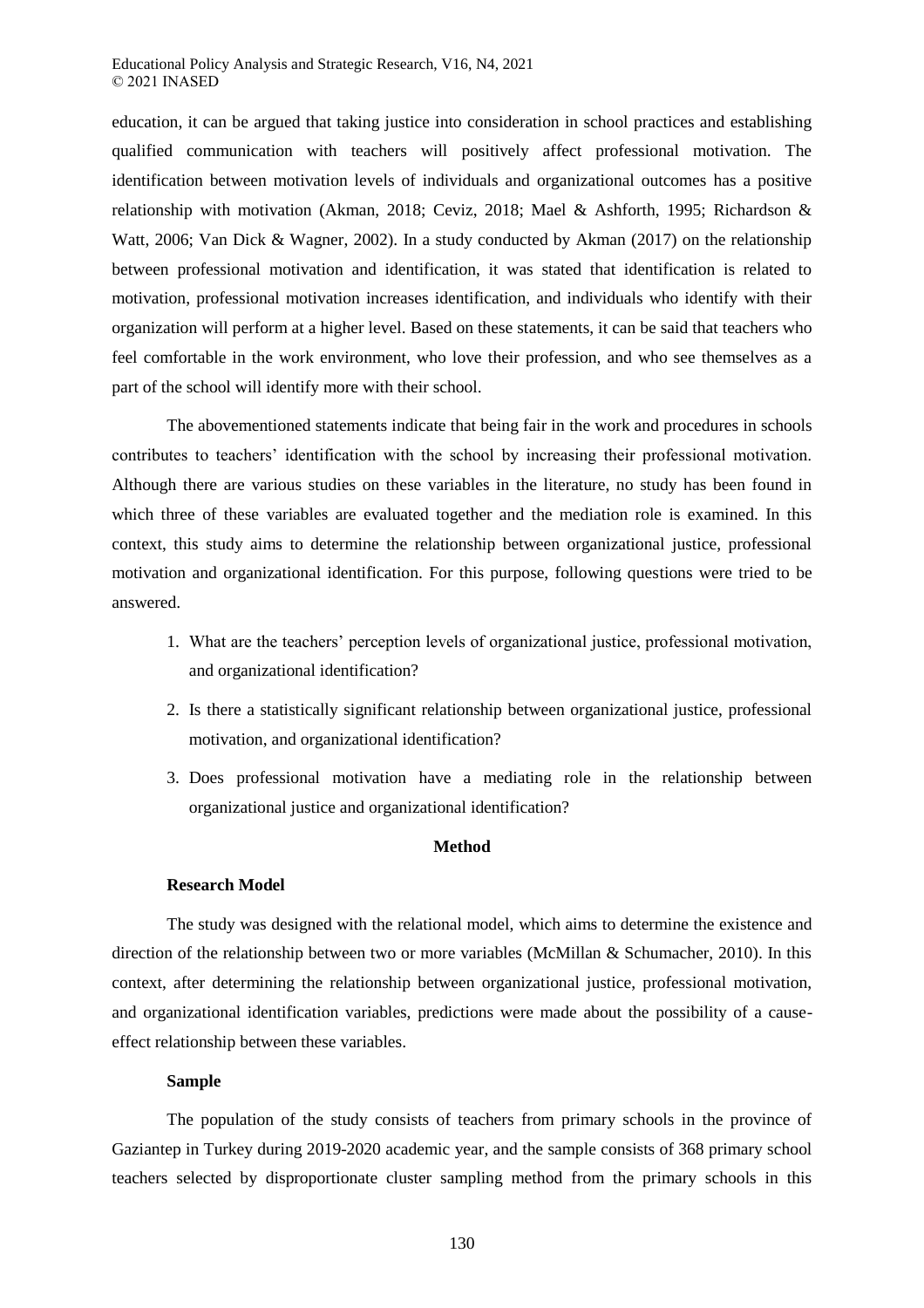population. The scale form was distributed to approximately 475 teachers, taking the return rate into consideration. Of the 382 returned scales, 14 scales that were incomplete and incorrectly filled were excluded from the analysis. It was decided that 368 teachers were sufficient for 95% confidence level and  $\alpha$ =.05 significance by using the formula prepared for known sizes of the main mass number (Field, 2009), 77.47% of the scales were considered valid and analyzes were made on 368 scales. 66.6% of the teachers (*n*=245) in the sample were female, (*n*=123) 33.4% were male; (*n*=213) 57.9% were married, and (*n*=155) 42.1 were single. According to age groups, (*n*=211) 57.3% were in the age group of 21-30,  $(n=134)$  36.4% were in the age group of 31-40,  $(n=23)$  6.3% were in the age group of 41 and above.

#### **Data Collection Tools**

"Organizational Justice", "Professional Motivation" and "Organizational Identification" scales were used as data collection tools in the study, aside from the personal information of teachers. 5-point Likert scale has been used in all scales as; "strongly disagree (1)", "disagree (2)", "slightly agree  $(3)$ ", "agree  $(4)$ " and "totally agree  $(5)$ ".

Organizational Justice Scale: The scale, developed by Hoy and Tarter (2004) and adapted to Turkish by Taşdan and Yılmaz (2008), consists of 10 items and one dimension. In this study, the Cronbach's alpha reliability coefficient of the scale is determined as .85. The construct validity of the scale was tested by confirmatory factor analysis (CFA). In the analysis phase, modifications were made by adding covariance between the error terms of OJ3 and OJ5 and OJ6 and OJ7, and thus the model fit values were increased. As a result of CFA, mostly  $\chi^2$ ,  $\chi^2/df$ , GFI, NFI, IFI, TLI, CFI, RMSEA, RMR values are reported (Kline, 2011). These values are also reported within the scope of this study. According to the CFA result, model fit values are identified as;  $\chi^2$ =53.263,  $\chi^2$ /df=3.133, GFI=0.974, NFI=0.963, IFI=0.975, TLI=0.958, CFI=0.974, RMR=0.021, RMSEA=0.076, and it has been concluded that these values are at acceptable levels (Hu & Bentler, 1999; Schumacker & Lomax, 2010). This result provides evidence that the unidimensional structure of the scale was confirmed in the research sample and that the scale was structurally appropriate.

Professional Motivation Scale: The scale developed by Ceviz (2018) consists of 30 items and 5 sub-dimensions (*pleasure, value, commitment, dedication,* and *contribution*). In the present study, the Cronbach's alpha reliability coefficient is calculated as .93. In the CFA stage, a modification was made by adding covariance between the error terms of PM1 and PM2 items, and PM24 was removed because it was associated with items of different dimensions and increased the chi-square value. Thus, model fit values were increased. According to the CFA result, model fit values are found to be in acceptable level as;  $\chi^2$ =1007.538,  $\chi^2$ /df=2.760, GFI=0.834, NFI=0.894, IFI=0.930, TLI=0.922, CFI=0.929, RMR=0.021, RMSEA=0.069 (Hu & Bentler, 1999; Schumacker & Lomax, 2010). This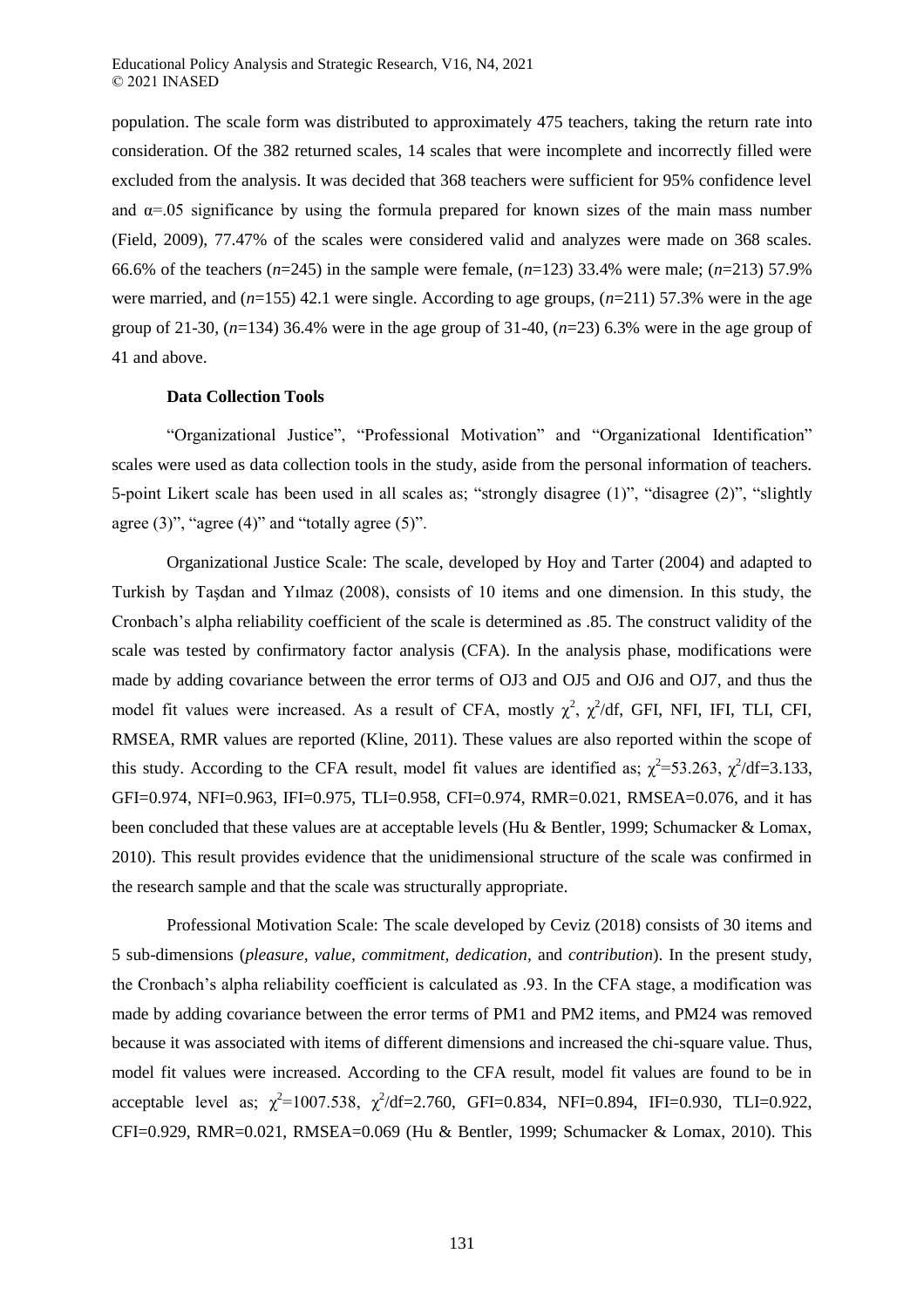result is evidence that the five-dimensional structure of the scale was confirmed in the research sample and that the scale was structurally appropriate.

Organizational Identification Scale: The scale, developed by Mael and Ashforth (1992) and adapted to Turkish by Tak and Aydemir (2004), consists of 6 items and one dimension. In the present study, the Cronbach's alpha reliability coefficient is calculated as .81. As a result of CFA, model fit values are found to be;  $\chi^2$ =15.400,  $\chi^2$ /df=1.711, GFI=0.986, NFI=0.958, IFI=0.982, TLI=0.970, CFI=0.982, RMR=0.013, RMSEA=0.044. These values are at acceptable levels (Hu & Bentler, 1999; Schumacker & Lomax, 2010). This result shows that the one-dimensional structure of the scale was confirmed in the research sample.

## **Data Analysis**

SPSS 22.0 and AMOS 23.0 statistical package programs were used for data analysis. A stepwise multiple regression analysis was conducted to determine the predictive power of organizational justice, professional motivation, and organizational identification. Before the regression analysis, required assumptions (multicollinearity, homoscedasticity, extreme values, linearity and normality) were tested. For the multicollinearity problem; the binary correlations between independent variables were identified to be less than .90; VIF values of independent variables to be less than .10, and tolerance values to be greater than .10. These values show that there is no multicollinearity problem. Besides, it was determined that the values of the independent variables in the data set and the variances in the subsets of the dependent variables are equal to each other (homoscedasticity). The extreme values were determined using Mahalanobis distances and it was concluded that the values were below 13.82 (Pallant, 2005), which is considered to be the critical value. The linearity and normality assumptions of the data were determined by calculating the skewness and kurtosis coefficients. Since the values obtained varied between -1.5 and +1.5, the data were found to be normally distributed (Tabachnick & Fidell, 2013). As a result, the analyzes were carried out by providing the assumptions required for the regression analysis.

## **Results**

Descriptive statistics (arithmetic mean, standard deviation, and standard error) and correlation coefficients regarding variables are presented in Table 1 below.

| Table 1. Descriptive Statistics and Correlation Coefficients Regarding Variables |  |  |  |  |
|----------------------------------------------------------------------------------|--|--|--|--|
|----------------------------------------------------------------------------------|--|--|--|--|

| Variables                        | Mean | SD   | SЕ   |          |          |  |
|----------------------------------|------|------|------|----------|----------|--|
| 1. Organizational Justice        | 3.95 | 0.50 | 0.03 |          |          |  |
| 2. Professional Motivation       | 3.88 | 0.38 | 0.02 | $.402**$ |          |  |
| 3. Organizational Identification | 3.85 | 0.42 | 0.02 | $.530**$ | $.376**$ |  |

\*\* Correlation is significant (*p*<.01)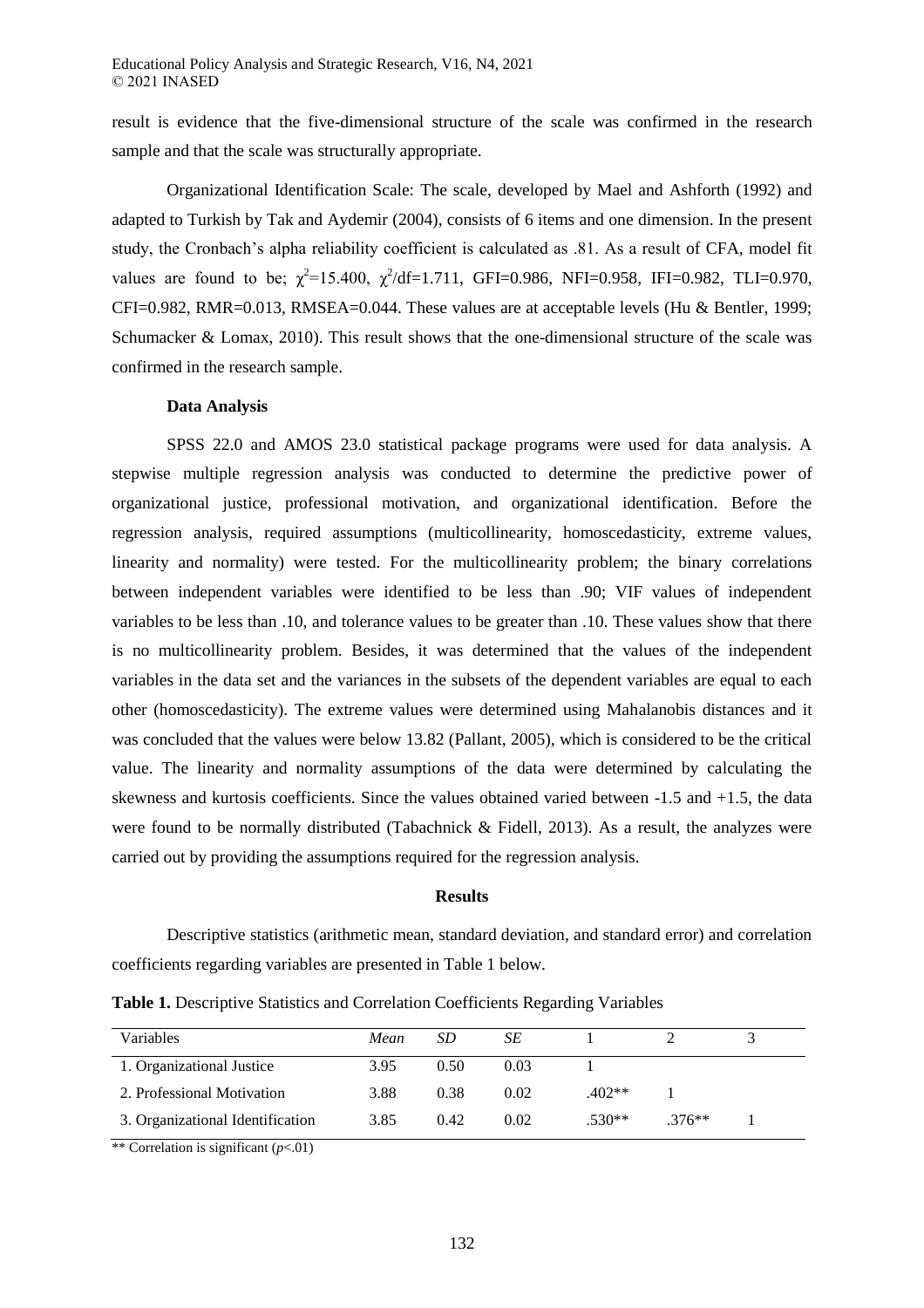As seen in Table 1, organizational justice (*M*=3.95, *SD*=0.50), professional motivation  $(M=3.88, SD=0.38)$ , and organizational identification  $(M=3.85, SD=0.42)$  perception levels are high. This result can be interpreted as teachers' perception of justice in schools, their motivation towards their profession, and their level of identification with the school in general.

In Table 1, correlation coefficients between organizational justice, professional motivation, and organizational identification vary between .376 and .530. A moderate positive correlation between organizational justice and professional motivation (*r*=.402\*\*, *p*<.01); There is a moderate positive correlation between organizational justice and organizational identification (*r*=.530\*\*,  $p$ <.01); There is a moderate positive correlation between professional motivation and organizational identification (*r*=.376\*\*, *p*<.01).

# **The Role of Professional Motivation in Organizational Justice and Organizational Identification Relationship**

The results of the stepwise multiple regression analysis conducted to determine the relationship between professional motivation, organizational justice, and organizational identification are presented in Table 2.

| Model                         | Independent variables          | $\boldsymbol{B}$ | SE    | $\beta$  | t        | $\boldsymbol{p}$ |
|-------------------------------|--------------------------------|------------------|-------|----------|----------|------------------|
|                               | (constant)                     | 4.168            | 0.109 |          | 38.315   | .000             |
| $1.\,\mathrm{step}$<br>enter) | Gender (dummy)                 | $-0.114$         | 0.046 | $-0.127$ | $-2.476$ | .014             |
|                               | Age                            | $-0.009$         | 0.003 | $-0.134$ | $-2.614$ | .009             |
| step<br>$\dot{\circ}$         | (constant)                     | 2.359            | 0.181 |          | 13.031   | .000             |
|                               | Gender (dummy)                 | $-0.024$         | 0.040 | $-0.027$ | $-0.604$ | .546             |
|                               | Age                            | $-0.008$         | 0.003 | $-0.121$ | $-2.755$ | .006             |
|                               | Organizational Justice         | 0.444            | 0.038 | 0.522    | 11.649   | .000             |
|                               | (constant)                     | 1.774            | 0.236 |          | 7.515    | .000             |
|                               | Gender (dummy)                 | $-0.010$         | 0.040 | $-0.011$ | $-0.255$ | .799             |
|                               | Age                            | $-0.007$         | 0.003 | $-0.102$ | $-2.338$ | .020             |
|                               | Organizational Justice         | 0.385            | 0.041 | 0.453    | 9.509    | .000             |
| step<br>$\infty$              | <b>Professionel Motivation</b> | 0.199            | 0.053 | 0.180    | 3.768    | .000             |

**Table 2.** Regression Analysis Results Regarding The Role of Professional Motivation in The Relationship between Organizational Justice and Organizational Identification

Dependent variable: Organizational Identification, R=.568, R<sup>2</sup>=.323, ΔR<sup>2</sup>=.316, F<sub>(4,363)</sub>= 43.318, *p*<.001

As can be seen in Table 2, in the stepwise multiple regression analysis, it is found that the organizational justice added in step 2 positively and significantly predicted the organizational identification, after adding the gender and age control variables to the model in step 1. In step 3, professional motivation was added to the model and it was found that both professional motivation and organizational justice positively and significantly predicted the organizational identification. The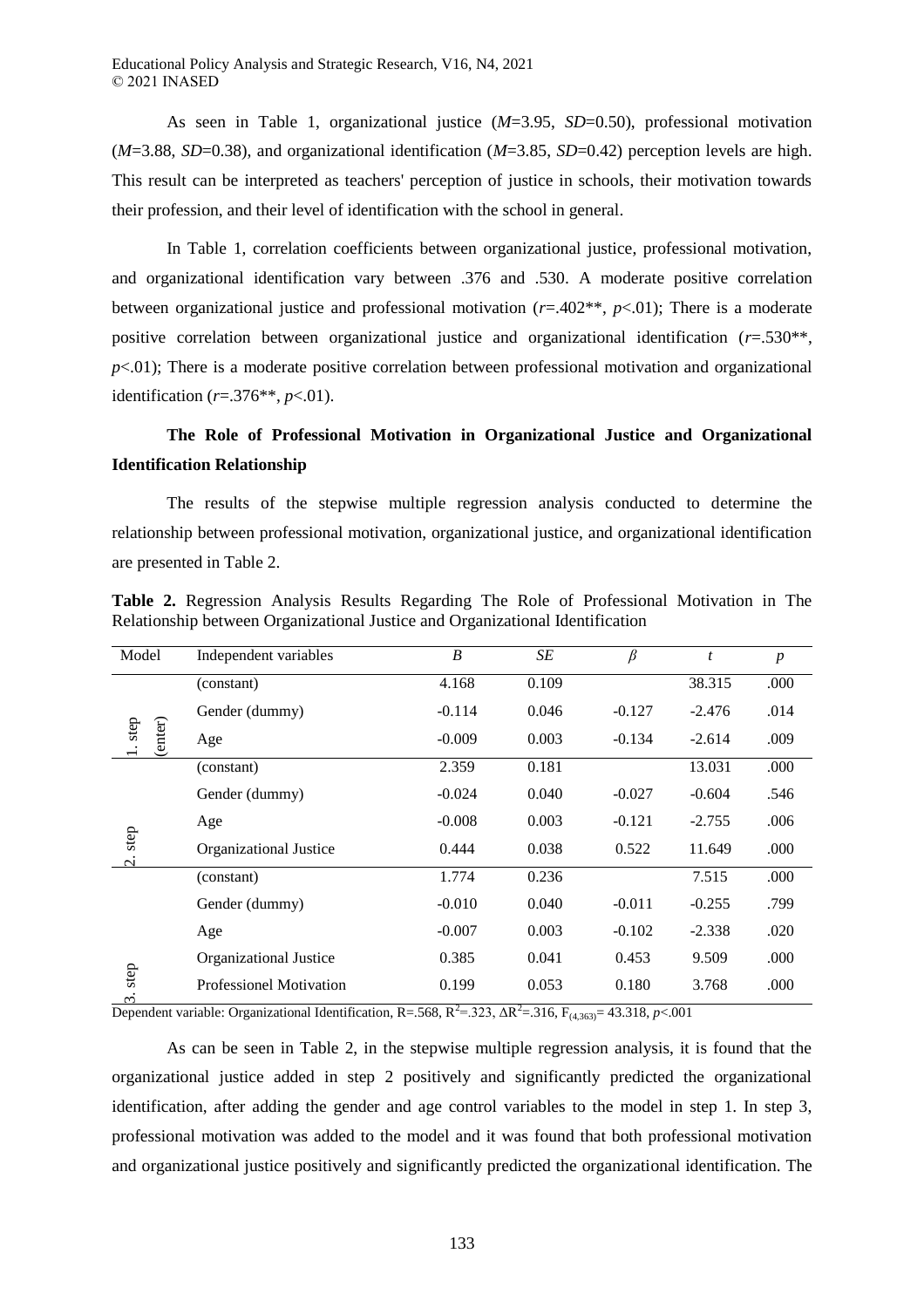decrease in the predictive power of organizational justice with the addition of professional motivation to the model and the significance of this decrease  $(p<.001)$  provides evidence that professional motivation has a partial mediating role in the relationship between organizational justice and organizational identification.  $\Delta R^2$  value was examined to determine the level of independent predictive contributions that contribute to the model statistically in the prediction of organizational identification; and it was determined that organizational justice and professional motivation variables, together with gender and age, explain 31.6% of organizational identification  $(AR^2=316,$ F(4,363)=43,318, *p*<.001).

When the *t* values in Table 2 are examined, it can be observed that the constant number, organizational justice, and professional motivation are significant at *p*<.001, and age is significant at  $p<.05$  level. The equation obtained as a result of stepwise multiple regression analysis is; "Organizational Identification= $1.774 + -0.010*$  Gender (dummy) +  $-0.007*$ Age + .385\*Organizational Justice + .199\*Professional Motivation". With the help of this formula, the predictive level of organizational justice and professional motivation on organizational identification can be estimated when gender and age variables are taken under control.

The significance of the mediating effect of professional motivation was determined using the Sobel Test. In this context, the values were entered into the MedGraph-I program, developed by Jose (2003), and the results shown in Figure 1 below are obtained.



**Figure 1.** Mediating Role of Professional Motivation

| Table 3. Sobel Test Results for Mediating Effect |  |  |  |
|--------------------------------------------------|--|--|--|
|--------------------------------------------------|--|--|--|

| Partial  |  |
|----------|--|
| 3.394791 |  |
| 0.000687 |  |
| 0.453    |  |
| 0.077    |  |
| 0.530    |  |
|          |  |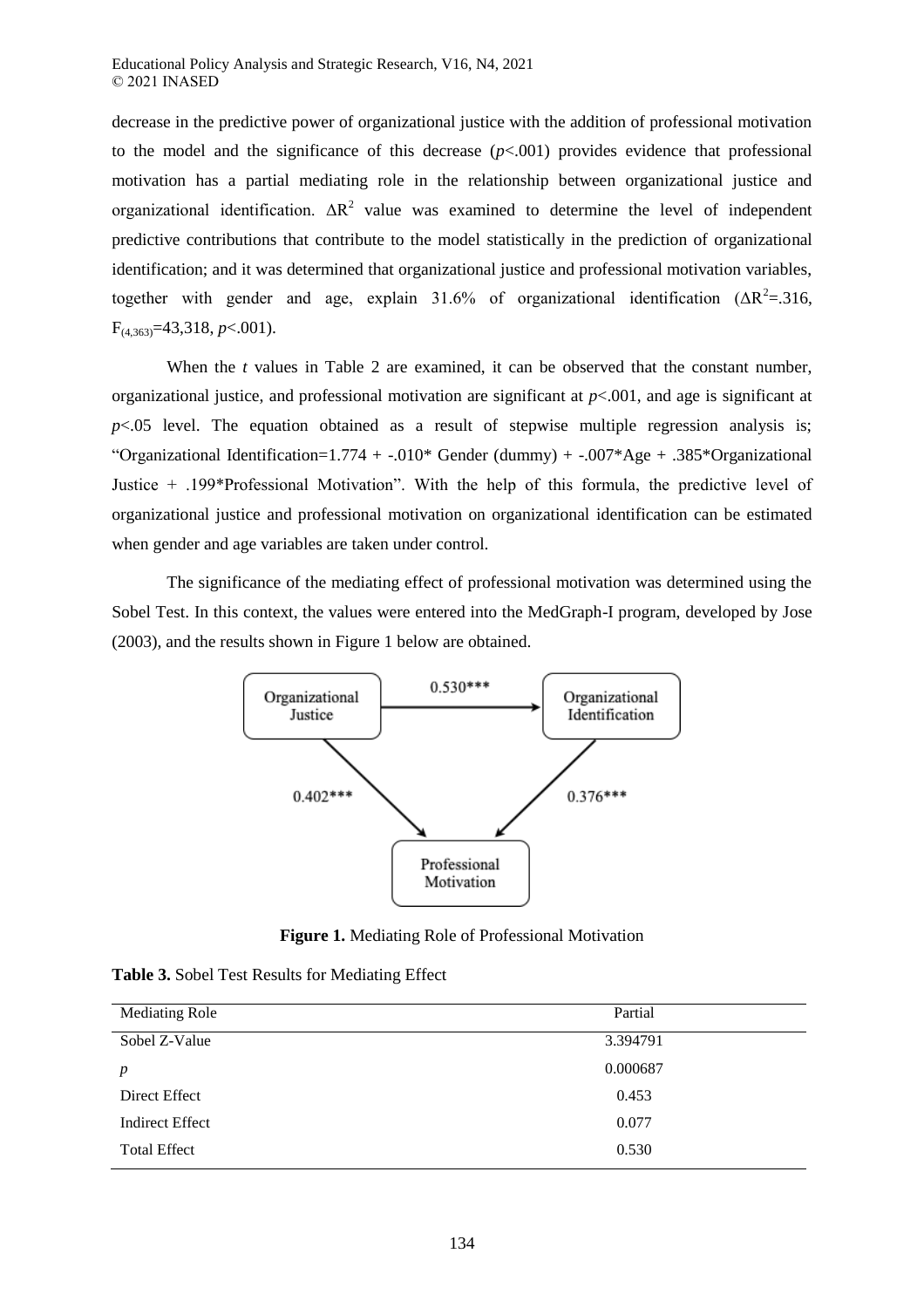According to Table 3, the mediating effect of professional motivation is significant at  $p < .001$ level. It was determined that the direct effect of organizational justice on organizational identification was determined is *β*=0.453, the indirect effect due to the mediating effect of professional motivation is *β*=0.077, and the total effect *β*=0.530. This result shows that professional motivation has a partial mediating role in the relationship between organizational justice and organizational identification. In other words, organizational justice has a positive and significant effect on organizational identification, both directly and through professional motivation.

## **Discussion, Conclusion and Recommendations**

In this study, the relationship between organizational justice, professional motivation, and organizational identification have been evaluated. According to the descriptive statistical results of the study, teachers' perceptions of organizational justice, professional motivation and organizational identification are at a high level. This finding can be interpreted as teachers think that the practices in schools are generally equal and fair, and their professional motivation and identification with their schools are high. As a result of the correlation analysis conducted to determine the direction and level of the relationship between variables, it was found that the variables had a moderate, positive and significant relationship with each other. In other words, the increase in teachers' perception of organizational justice will increase their motivation towards their profession and their identification level with their schools, on the contrary, when their organizational justice perception levels are low, their professional motivation and identification levels will decrease.

It was found that there is a positive relationship between organizational justice and organizational identification, supporting the findings obtained in various studies (Chen et al., 2015; Cohen-Charash & Spector, 2001; Olkkonen & Lipponen, 2006) on the relationship between organizational justice and organizational identification. In this regard, Chen et al. (2015) stated that organizations' being impartial while determining the procedures affecting employees and acting according to meet the expectations of the employees will increase the organizational identification, and Olkkonen and Lipponen (2006) stated that the procedures for ensuring justice and the distribution of justice are important factors for identification of employees with their organizations. However, the result of the positive relationship between organizational justice and the professional motivation of the teachers obtained by this research coincides with the results of similar studies in the literature. Hoy and Miskel (2010) referred to the relationship between organizational justice and motivation by stating that one of the most important determinants of individual motivation is the belief that the individual is treated equally with other employees in the organization. Based on this information, it can be argued that the sharing of the resources of the school, the reward/punishment system, the fairness of school administrators in their attitudes and behaviors towards teachers will increase professional motivation and organizational identification levels of teachers.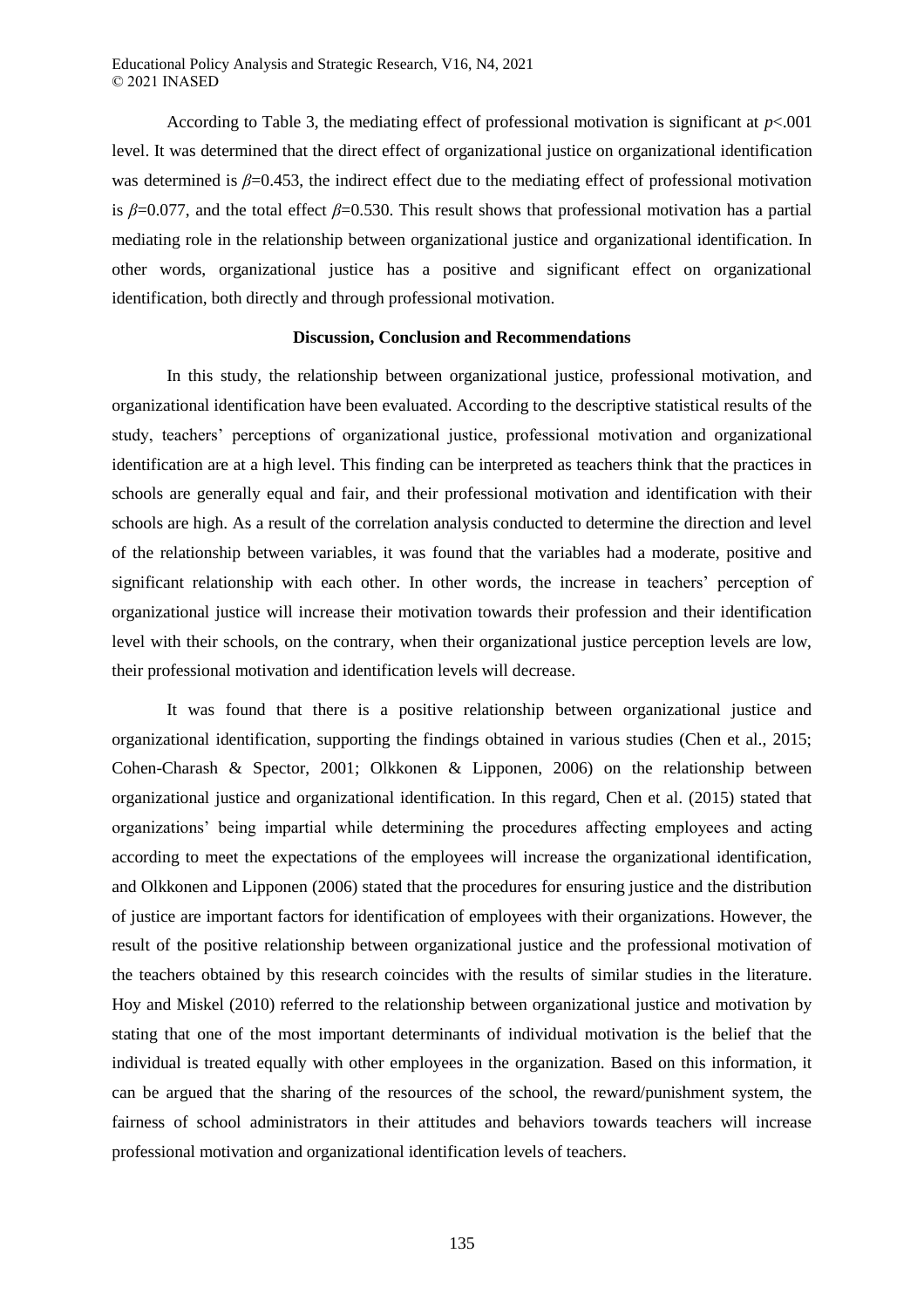As a result of the stepwise multiple regression analysis conducted to determine the relationship between professional motivation, organizational justice, and organizational identification, it was determined that professional motivation has a partial mediating role in the relationship between organizational justice and organizational identification. In other words, organizational justice predicts organizational identification both directly and through professional motivation. There are findings indicating that organizational justice positively affects motivation of individuals (Liao & Tai, 2006; Misra et al., 2013), and being fair when implementing rules and in interpersonal interactions increases motivation (Barling & Michelle, 1993). Eisenberger et al. (1990) argued that caring about and meeting (or trying to meet) the needs of employees is an indication that organizations treat their employees with respect. Studies have revealed that organizational justice positively affects organizational identification (Chen et al., 2015; Başar & Sığrı, 2015). If employees consider mechanisms such as resource sharing, reward&punishment system, attitudes and behaviors of managers, and taking opinions of employees as fair, the level of their identification with the organization will increase (Cheung & Law, 2008). In light of this information, it can be argued that organizational justice increases teachers' professional motivation and organizational identification level, which supports the findings of this study.

When the results of the study were evaluated in general, it was revealed that teachers' perceptions of organizational justice increased their professional motivation and, accordingly, was an important determinant in their identification with the school. From this point of view, it is considered important to increase the motivation of teachers by treating them equally and fairly in the distribution of resources to identify with the school. Moreover, with the increase in motivation, it can be ensured that teachers increase their performance and identify with their organizations. Teachers' identification with their schools will contribute to the effective realization of educational goals by making them more productive and increasing their performance levels. In future studies, there can be research on different variables, which are considered to be the antecedents of organizational identification, such as self-efficacy, school culture, personality traits, and leader-member interaction. Qualitative and mixed studies can be conducted to determine variables that may negatively affect teachers' identification with their schools. HLM or Multilevel SEM analyzes can be used to determine which variables affect the findings at school level or teacher level.

## **References**

- Akar, H. (2018). Meta-analysis study on organizational outcomes of ethical leadership. *Educational Policy Analysis and Strategic Research, 13*(4), 6–25. https://doi.org/10.29329/epasr.2018.178.1
- Akman, Y. (2017). The relationship between work motivation and organizational identification according to perceptions of teachers. *Journal of Hasan Ali Yucel Faculty of Education, 14*(1), 71–88.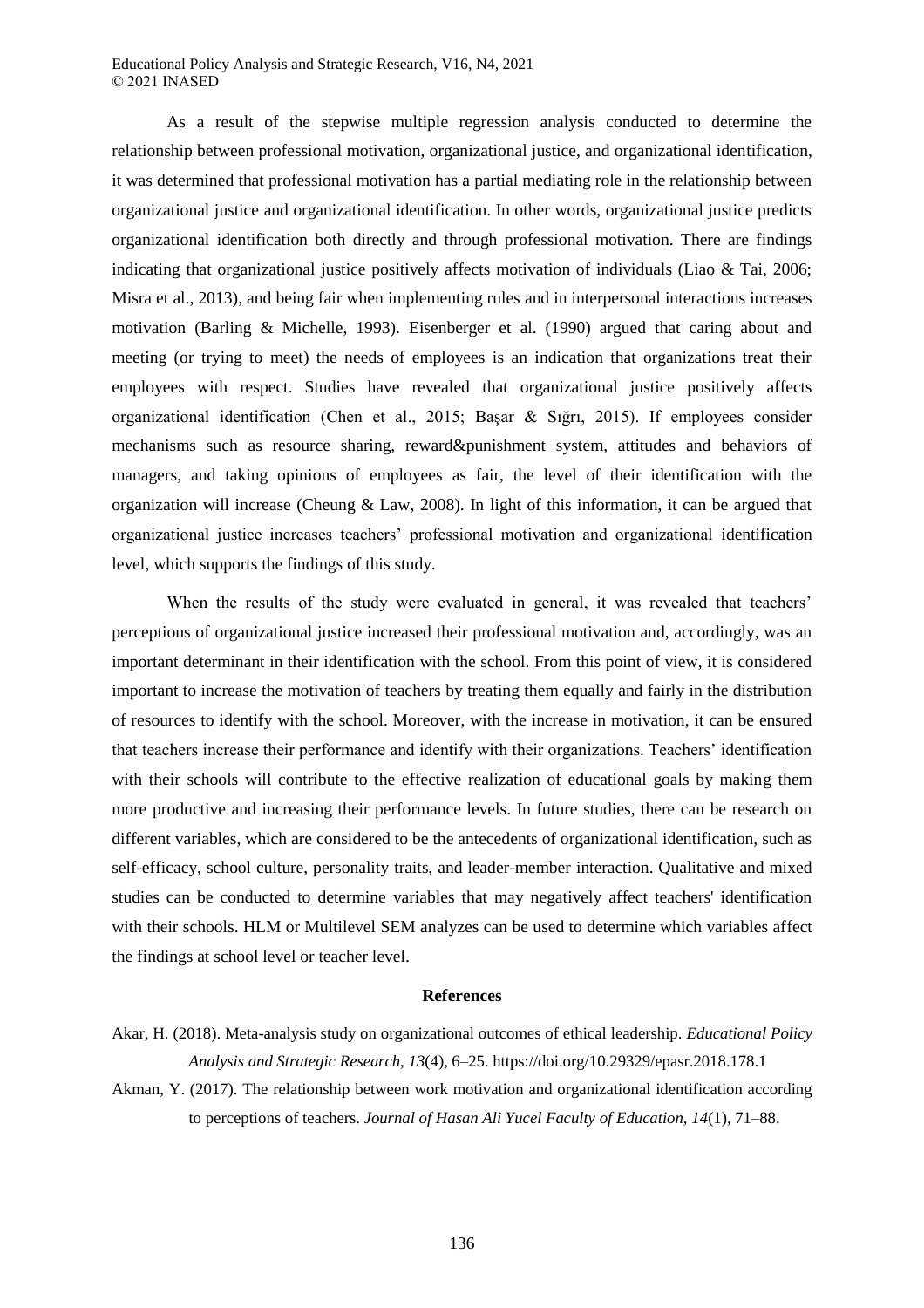- Akman, Y. (2018). The investigation of the relationships between organisational justice, work motivation and teacher performance. *Journal of Cukurova University Faculty of Education, 47*(1), 164– 187. https://doi.org/10.14812/cuefd.371642
- Ashforth, B. E., & Mael, F. (1989). Social identity theory and the organization. *Academy of Management Review*, *14*(1), 20–39. https://doi.org/10.5465/amr.1989.4278999
- Aypay, A. (2011). Behavioral habits of primary and secondary teachers and their perceptions on the characteristics of a "Good Teacher". *Elementary Education Online, 10*(2), 620–645.
- Barling, J., & P. Michelle. (1993). Interactional, formal and distributive justice in the workplace: An exploratory study. *The Journal of Psychology, 127*(6), 649–656. https://doi.org/10.1080/00223980.1993.9914904
- Başar, U., & Sığrı, U. (2015). Effects of teachers' organizational justice perceptions on intention to quit: Mediation role of organizational identification. *Educational Sciences: Theory & Practice*, *15*(1), 45–59. https://doi.org/10.12738/estp.2015.1.2326
- Byrne, Z. S., & Cropanzano, R. (2001). The history of organizational justice: The founders speak. In R. Cropanzano (Ed.), *Justice in the workplace: From theory to practice* (pp. 3–26). Lawrence Erlbaum Associates, Publishers.
- Ceviz, H. (2018). *The relationship between professional motivation of teachers and the perception of the society related to teaching profession* [Unpublished master's thesis]. Duzce University.
- Chen, S. Y., Wu, W. C., Chang, C. S., Lin, C. T., Kung, J. Y., Weng, H. C., ... & Lee, S. I. (2015). Organizational justice, trust, and identification and their effects on organizational commitment in hospital nursing staff. *BMC Health Services Research, 15*(1), 1–17. https://doi.org/10.1186/s12913-015-1016-8
- Cheung, M. F., & Law, M. C. (2008). Relationships of organizational justice and organizational identification: The mediating effects of perceived organizational support in Hong Kong. *Asia Pacific Business Review*, *14*(2), 213–231. https://doi.org/10.1080/13602380701430879
- Cohen-Charash, Y., & Spector, P. E. (2001). The role of justice in organizations: A meta-analysis. *Organizational Behavior and Human Decision Processes, 86*(2), 278–321. https://doi.org/10.1006/obhd.2001.2958
- Duffield, J. F., & McCuen, R. H. (2000). Ethical maturity and successful leadership. *Journal of Professional Issues in Engineering Education and Practice, 126*(2), 79–82. https://doi.org/10.1061/(ASCE)1052-3928(2000)126:2(79)
- Edwards, M. R. (2005). Organizational identification: A conceptual and operational review. *International Journal of Management Reviews, 7*(4), 207–230. https://doi.org/10.1111/j.1468- 2370.2005.00114.x
- Eisenberger, R., Fasolo, P., & Davis-LaMastro, V. (1990). Perceived organizational support and employee diligence, commitment, and innovation. *Journal of Applied Psychology,* 75, 51–59. https://doi.org/10.1037/0021-9010.75.1.51.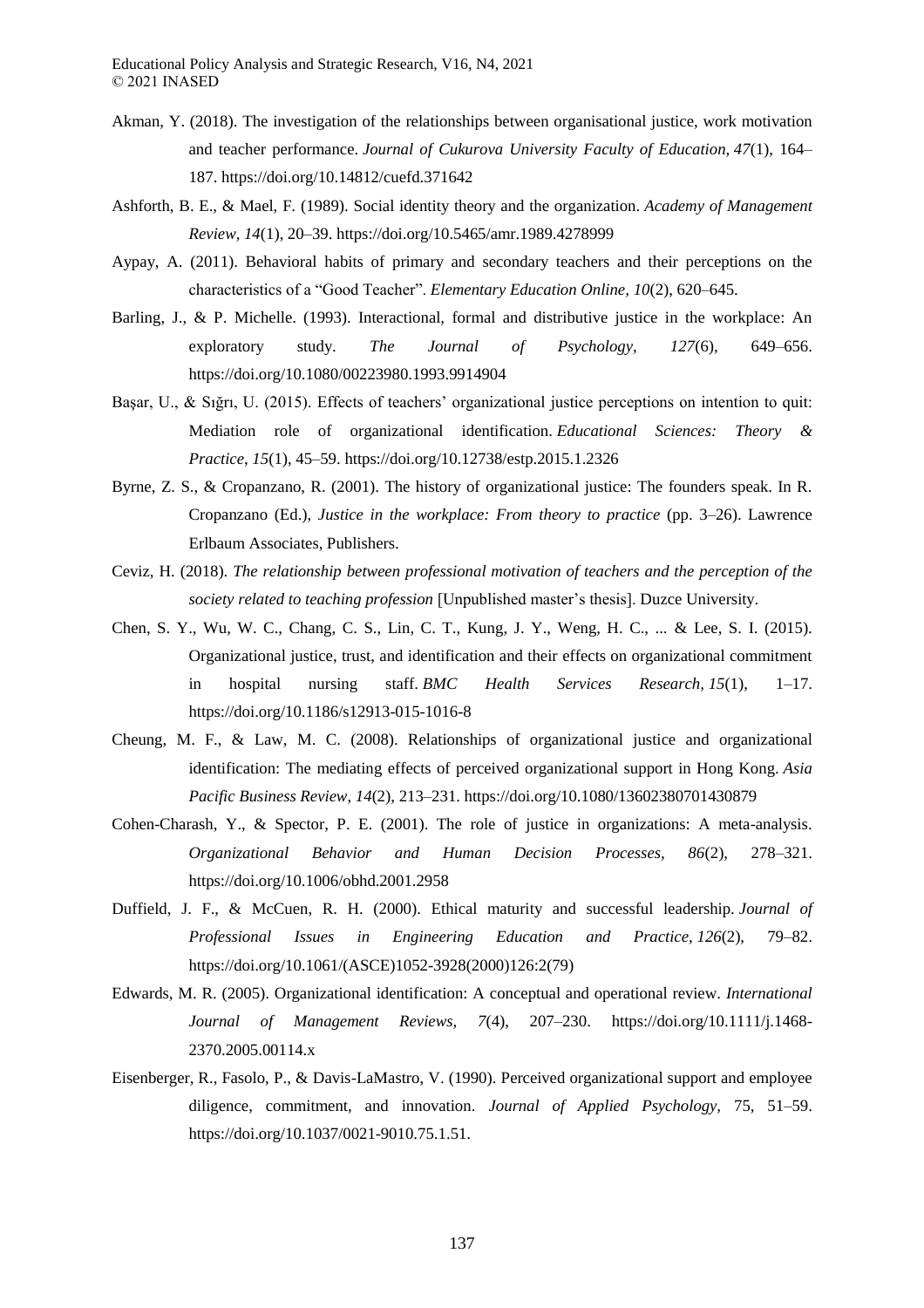- Eskew, D. E. (1993). The role of organizational justice in organizational citizenship behavior. *Employee Responsibilities and Rights Journal, 6*(3), 185–194. https://doi.org/10.1007/BF01419443
- Field, A. (2009). *Discovering statistics using SPSS*. Oriental Press.
- Greenberg, J. (1990). Organizational justice: Yesterday, today, tomorrow. *Journal of Management, 16*(2), 399–432. https://doi.org/10.1177/014920639001600208
- Hoy, W. K., & Miskel, C. G. (2010). *Education administration: Theory, research and practice* (S. Turan, Trans. ed.). Nobel Academic Publications.
- Hu, L., & Bentler, P. M. (1999). Cutoff criteria for fit indexes in covariance structure analysis: Conventional criteria versus new alternatives. *Structural Equation Modelling: A Multidisciplinary Journal, 6*(1), 1–55. https://doi.org/10.1080/10705519909540118
- Jawahar, I. M. (2002). A model of organizational justice and workplace aggression. *Journal of Management, 28*(6), 811–834. https://doi.org/10.1177/014920630202800606
- Jose, P. E. (2003) *MedGraph-I: A programme to graphically depict mediation among three variables: The internet version, version 3.0.* Victoria University of Wellington, Wellington, New Zealand. Retrieved [09.02.2016] from http://pavlov.psyc.vuw.ac.nz/paul-jose/medgraph/
- Judge, T. A., & Colquitt, J. A. (2004). Organizational justice and stress: the mediating role of work-family conflict. *Journal of Applied Psychology, 89*(3), 395–404. https://doi.org/10.1037/0021- 9010.89.3.395
- Kline, R. B. (2011). *Principles and practice of structural equation modeling.* Guilford.
- Laming, D. (2004). *Understanding human motivation: What makes people tick?.* Blackwell Publishing.
- Leonard, N. H., Beauvais, L. L., & Scholl, R. W. (1999). Work motivation: The incorporation of selfconcept-based processes. *Human Relations*, *52*(8), 969–998. https://doi.org/10.1023/A:1016927507008
- Liao, W. C., & Tai, W. T. (2006). Organizational justice, motivation to learn, and training outcomes. *Social Behavior & Personality: an International Journal, 34*(5), 545–556.
- Mael, F. A., & Ashforth, B. E. (1995). Loyal from day one: Biodata, organizational identification, and turnover among newcomers. *Personnel Psychology*, *48*(2), 309–333. https://doi.org/10.1111/j.1744-6570.1995.tb01759.x
- McMillan, J. H., & Schumacher, S. (2010). *Research in education: Evidence-based inquiry.* MyEducationLab Series, Pearson.
- Misra, P., Jain, S., & Sood, A. (2013). Compensation: impact of rewards and organisational justice on turnover intentions and the role of motivation and job satisfaction: a study of retail store operations in NCR. *International Journal of Human Resources Development and Management, 13*(2-3), 136–152. https://doi.org/10.1504/IJHRDM.2013.055414
- Moorman, R. H. (1991). Relationship between organizational justice and organizational citizenship behaviors: Do fairness perceptions influence employee citizenship?. *Journal of Applied Psychology, 76*(6), 845–855. https://doi.org/10.1037/0021-9010.76.6.845